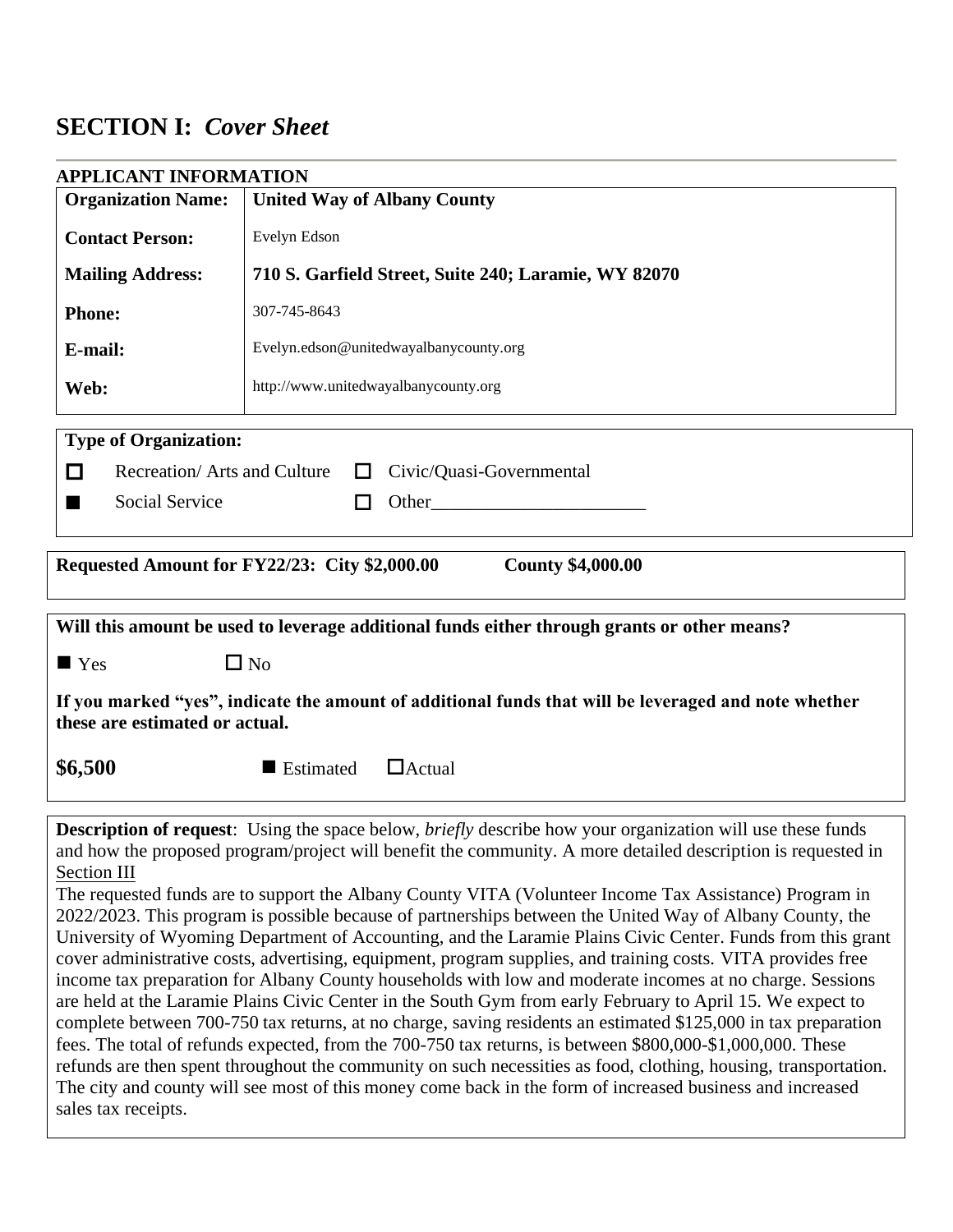| <b>Declaration:</b> I hereby certify that the information give in this application for Community Partner funding is true<br>and correct to the best of my knowledge. |              |           |
|----------------------------------------------------------------------------------------------------------------------------------------------------------------------|--------------|-----------|
| Agency Director <i>Crelyn Edfron</i>                                                                                                                                 |              |           |
|                                                                                                                                                                      | Evelyn Edson | 2/20/2022 |
| Signature                                                                                                                                                            | Print Name   | Date      |
| Board President Dan Pasman                                                                                                                                           | Dan Pasman   | 2/20/2022 |
| Signature                                                                                                                                                            | Print Name   | Date      |
|                                                                                                                                                                      |              |           |

# **SECTION II: Organization History**

### **Organizational History and Mission**

# **Provide a mission statement and brief history of your organization in Laramie and/or Albany County, including services provided to area residents.**

The United Way of Albany County (UWAC) was established in 1958 with a mission to increase the organized capacity of people to care for one another. Our primary goals are to raise funds for other human service nonprofits and to fill in gaps in our human services network. In this capacity, the UWAC has gone from raising \$35,830 in 1958 to raising \$540,000 this past year. Through our 64-year history we have raised over 14 million dollars to aid and assist such agencies as ARK Regional Services, Laramie Interfaith, and Hospice of Laramie. Last year, we funded 16 separate agencies. These agencies form the heart and soul of human services in our county.

The Albany County VITA program started in 2005. Today, this program is supported by United Way of Albany County, the University of Wyoming Department of Accounting, Bank of the West, First Interstate Bank Foundation, the City of Laramie, Albany County, and the Laramie Plains Civic Center. The primary goals of the Albany County VITA Program are to inform the general public about the Earned Income Tax Credit (EITC) and other tax credits that benefit low-to-moderate income taxpayers, and to provide free income tax preparation assistance to these same taxpayers. Each year, the program reaches new members of the community, while also assisting numerous returning clients that rely on the free tax assistance. Since its inception, the program has completed over 9,300 federal and state tax returns for Albany County residents. In that time, refunds have exceeded 10 million dollars while saving local low-income residents over 1 million dollars in tax preparation fees.

With the help of the University of Wyoming Department of Accounting, and the Laramie Plains Civic Center, the VITA program continued to assist community members in 2020 and 2021. Additionally, the services provided during our session proved to be important resource for individuals who made under \$12,000. To receive COVID stimulus check and the Earned Child Income Tax credit, individuals needed to file or register with the IRS despite the level of their income. As a result, individuals making under \$12,000, who typically do not file income tax returns, needed the free assistance of trained VITA volunteers. These community members were able to access stimulus checks brining thousands of dollars back to Albany County.

This year, with the continued COVID-19 procedures to protect the staff, volunteers, and community member, we have been able to provide the VITA program to Albany County residents since February 2021. Through an online scheduling program, community members can schedule a socially distanced appointment to file their taxes at no cost. Since February 2, 2022, the VITA program has provided roughly 80 returns. 20 of the 80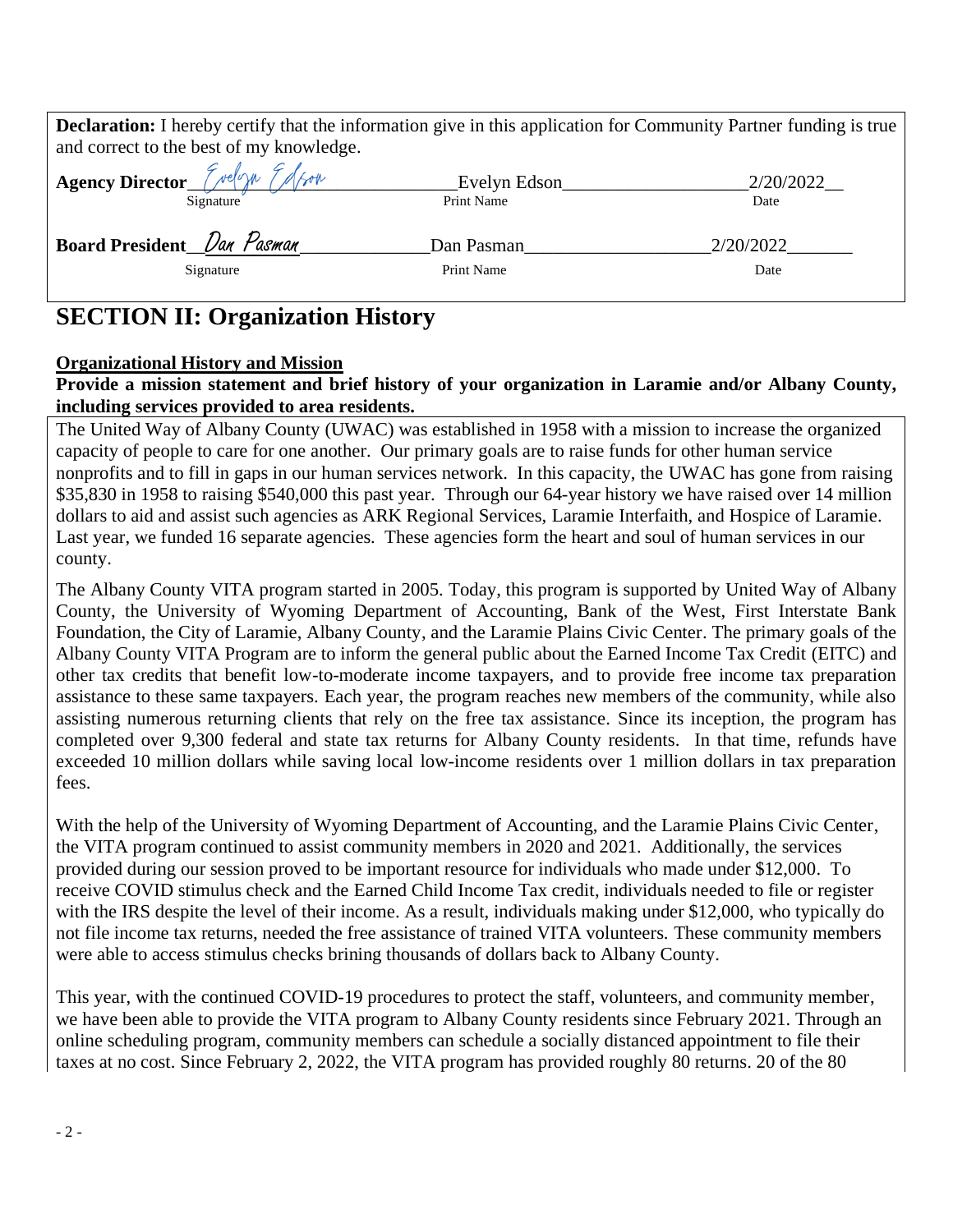returns received an earned income credit of an average of \$2,468. As of February 19, 2022, this program has helped to return \$131,190 into the hands of the City of Laramie and Albany County residents.

### **Organizational Structure**

List your officers and director(s), indicating their terms of office

## **Please See Attached Document**

# **SECTION III.** *Funding Request Justification*

# *Briefly* **explain how the funds will be used and why public funds are necessary to accomplish this goal. Some discussion items to cover in this section may include:**

- *whether or not the funding request has increased from prior years;*
- *whether or not this is a one-time or on-going request;*
- *description of any large program or staff expansion occurring in this fiscal year;*
- *large equipment or other fixed assets that will be purchased fiscal year;*
- *how your project relates to city or county goals or improves the overall quality, character or health of the community; and*
- *whether or not funding will be used to leverage additional monies for your organization either through grants or other means*

The Albany County VITA program has helped file over 9,300 tax returns since it first began in 2005. Cumulative refunds exceed \$10 million and clients have saved over 1 million dollars in tax preparation fees. Over 90% of the returns are current year federal returns, and the other return are either amended returns, past year returns, or out of state returns. In 2022 our current return average is in excess of \$2,000, with some being as high as 9, 10, 15 thousand dollars. The program is designed to help households with incomes of less than \$60,000 (exceptions are made to the income limitation on a case by case basis). For the past 10+ years the program has averaged helping 700 households annually.

Last year, due to the COVID-19 pandemic, we continued to limit the number of individuals in the Civic Center Gym by requiring appointments. For this reason, our numbers for 2021 are lower than normal. In 2021, VITA volunteers filed 412 community member's tax returns files bringing \$660,213 back to Albany County.

### **Benefit to Community**

This program is important to the community because it addresses a need and can improve the quality of life for Albany County residents.

**First**, many individuals and families in Albany County earn a low-to-moderate income and are unable to pay for professional tax filing assistance. In addition, a common misconception is that lower income households only need simple tax filing. Yet, tax filing can still be complicated, no matter how simple the return. For example, even the form for the Earned Income Tax Credit, designed to benefit low-income households, is far from easy to complete. Often residents do not have the resources or knowledge needed to file their returns correctly, resulting in loss of a refund or problems with the IRS. This program ensures that our residents can feel confident in their tax filing.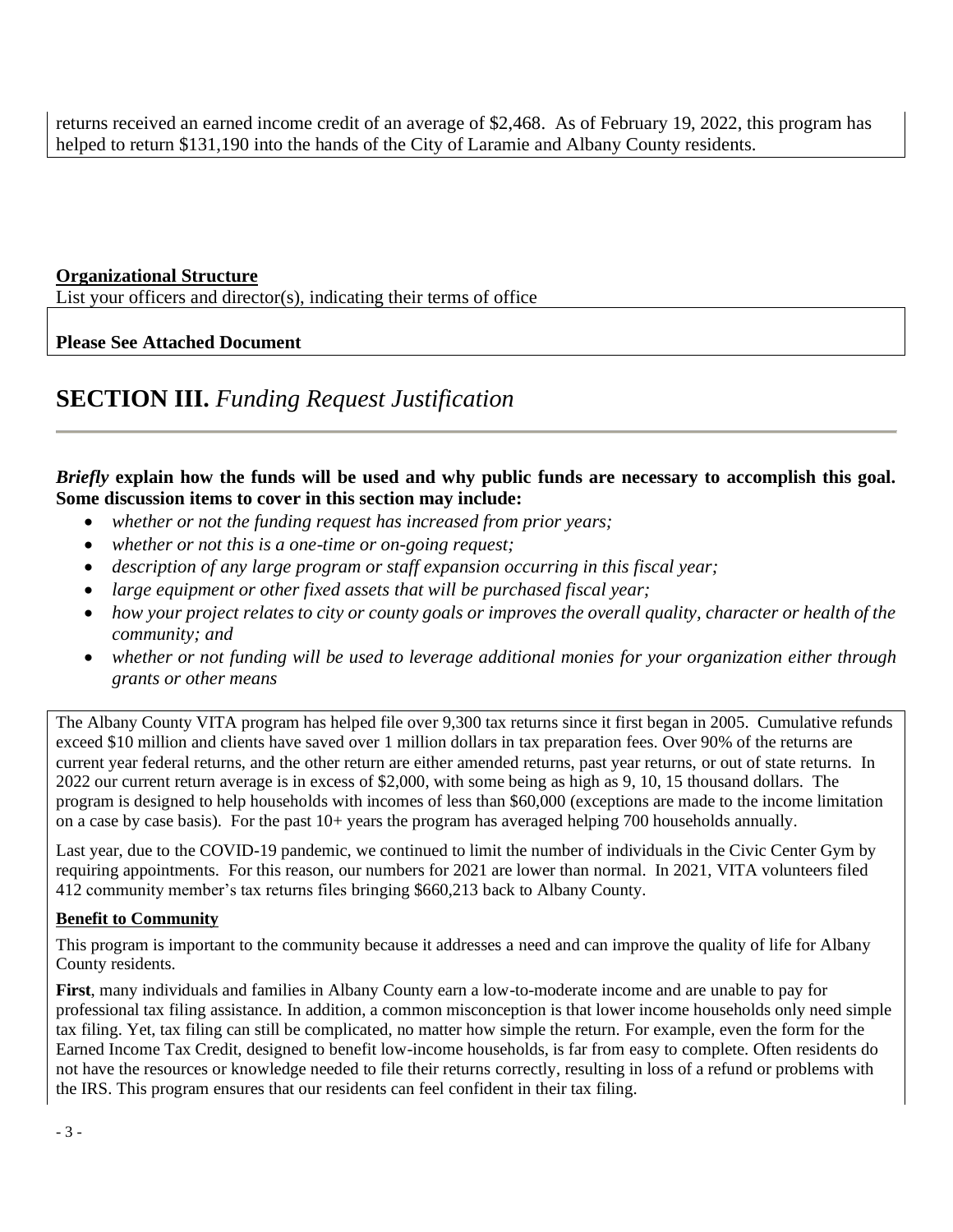**Second**, the program's focus on the Earned Income Tax Credit (EITC) and other refundable credits also benefits the community. The EITC is a refundable tax credit specifically for low-to-moderate income working individuals and families, particularly those with children. The credit depends on the client's income and number of children. The EITC encourages and rewards working families, offsets federal payroll and income taxes, and helps to meet basic needs. The credit is among the nation's strongest tools to promote work and help workers escape poverty and achieve selfsufficiency. A majority of our clients receive this credit. Many others receive the Child Tax Credit, and/or an education credit.

**Third**, the program benefits the community by assisting families and individuals in filing an accurate return and in receiving the correct refund. Volunteer income tax assistance programs similar to the Albany County VITA program have been shown to have a 94 percent accuracy rate nationwide, according to the Corporation for Enterprise Development. With the inclusion of the UW Accounting Department, and Professor Amber Mercil, our local accuracy rate probably surpasses the national percentage. In addition, research has shown that taxpayers who do not have access to a free tax preparation program often turn to unregulated, for-profit tax preparers. In America, 55% of for-profit tax preparers are unregulated and non-credentialed. Our free tax preparation program is different. Our program has a trained and IRScertified site coordinator and trained and certified volunteer tax preparers. Additionally, the program consistently assists clients with amended or past year returns that were originally completed incorrectly by a paid tax preparer.

**Fourth,** refunds provided to tax filers who use the program is money that is spent locally to pay for necessities. Families and individuals commonly use the refund to open a bank account, pay bills, or receive job training, leading to a greater self-sufficient. In fact, the EITC is currently the single most successful federal program in terms of moving people out of poverty.

Lastly, the free tax preparation program also provides needed financial education to the community, especially during times where legislation causes big changes to tax filing. Financial literacy related to tax filing is an incredible benefit because it creates a healthier community and improves the daily lives of those in our community. Even highly educated persons may find the income tax instructions to be difficult to understand. This is especially true after major changes to the tax law, as occurred this year.

### **Program Structure**

In the 2022 tax-filing season the Albany County EITC campaign will include the following:

- 1. A free tax preparation site at the Laramie Plains Civic Center that will be open to the general public 20-24 times during the tax season. Each session will last four hours. Six stations are set up to serve clients – meaning that six households can be served simultaneously. Sessions are help on Monday and Wednesday from 4-8 and Saturday from 9-1
- 2. University of Wyoming professor, Amber Mercil, from the Accounting Department will serve as the program director. Professor Mercil has experience teaching courses about accounting principles and taxes. Well-trained volunteers, most of whom are UW accounting students, staff the program. These volunteers are supervised by the program director and contributed approximately 1,200 hours of volunteer service to the program.
- 3. Posters and fliers will be placed in local establishments frequented by low-income taxpayers. Examples include local stores, laundry mats, and churches. Notices and advertisements will be placed in many of the local media outlets and radio. Fliers will be distributed at schools and community agencies.
- 4. This project is ongoing and aimed at taxpayers with household incomes of \$60,000 or less. In one session we can see 20- 50 households for help filing their tax return, meaning it assists a good portion of the community residents.

### **Partners**

There will be three local partners in 2021: the United Way of Albany County, the UW Department of Accounting , and the Laramie Plains Civic Center. The United Way serves as the fiscal agent for the program and manages fundraising and public relations. The UW Accounting Department provides financial assistance and one of their professors oversees the operational side of the program. They provided \$1,000 in funds and volunteers; we expect this level of support to continue. The Laramie Plains Civic Center is providing space, set up, and assistance with public relations. Funding from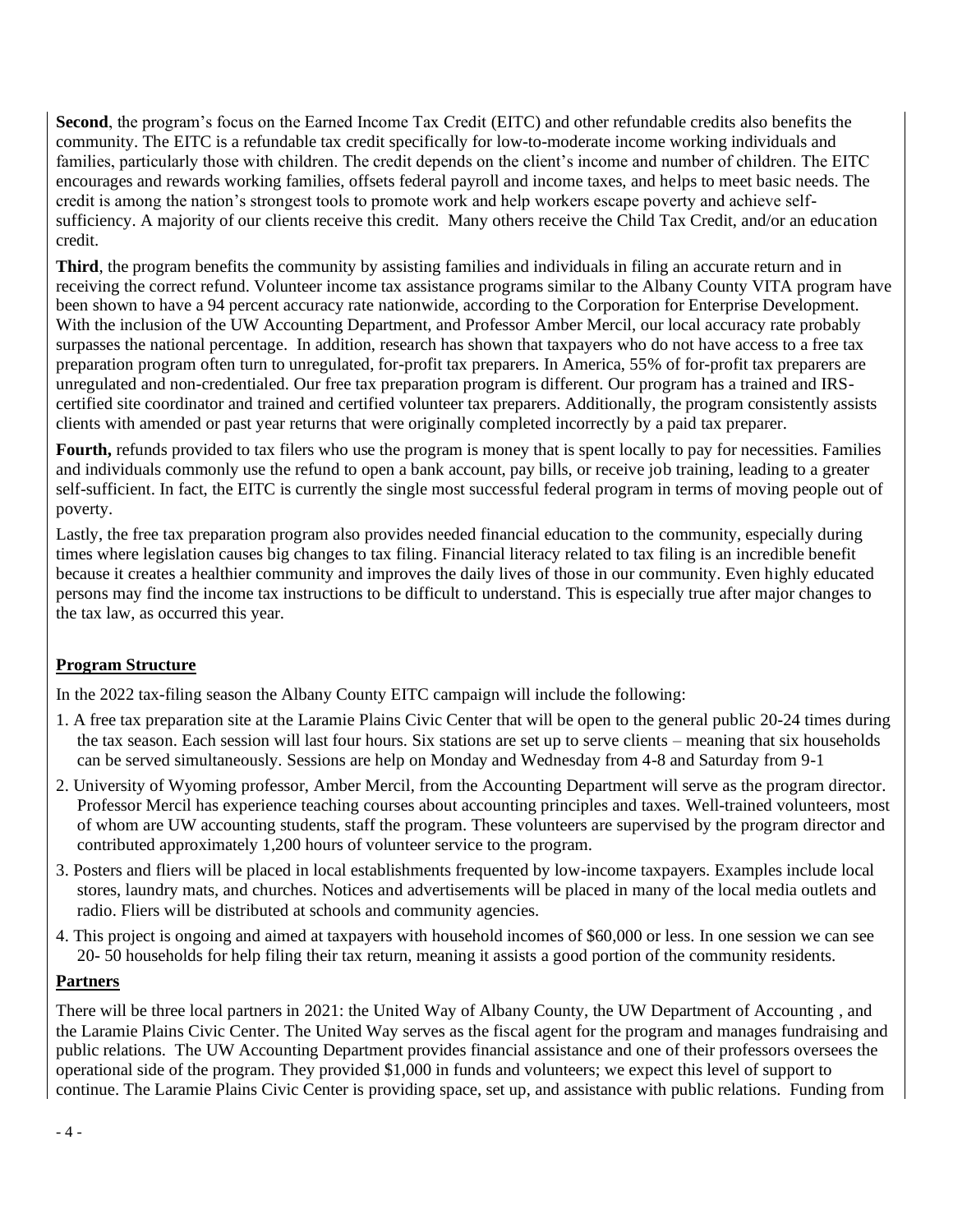the City of Laramie and Albany County is used to leverage additional funds from other organizations that partner with the program. Other partners include:

1. **The Internal Revenue Service.** They provide free software, training materials, promotional materials, and technical assistance.

2. **Bank of the West and First Interstate Bank Foundation–** Together they provide \$5,000 -\$7,000 in funds in 2021- 2022. We will request these grant in March of this year. Since these are not local grant, we are hopeful of receiving the same funding.

# **Funding Request –**

### **In 2022, funds will be used for the following:**

The total cost of running the program in 2023 will be \$13,000. This is an ongoing request. UWAC is requesting \$2,000 from the City of Laramie and \$4,000 from Albany County. The funding request is the same as last year. The United Way will seek the balance of the needed funds for the program through grants and donations from new or existing partners as outlined above. A breakdown of the budget for 2023 is included below:

1. \$6,500 – Staff/Administrative Costs: This item is the salary for the program's staff, including the UW Accounting professor (who is not paid by the university) for the time spent at the tax site, United Way staff time including IT and Site Coordinator Intern costs. The program plans to pay University of Wyoming accounting students to serve as site coordinators and interns. They will assist the project directors in all aspects of the program. \$1,500 will be divided equally between the interns.

2. \$4,000 – Advertising: Marketing placement in local media outlets including newspaper and radio, social media and promotional materials including flyers and envelope stuffers.

4. \$500 – Equipment: This item is to purchase necessary equipment for the program that needs to be upgraded. This equipment mainly includes power cords, routers, and a new printer. This year, we purchased plexiglass screens, hand sanitizer, and other supplies.

5. \$1,500 – Office/Program Supplies: This item pays for office supplies to be used at the free tax preparation site, including printing paper, printer toner, envelopes, staplers, staples, pens, and incidentals. The biggest expense in this area is printer toner, as the program prints tax returns for every client.

6. \$500 – Training Costs: This item is for the purchase of training session supplies for prospective tax preparation volunteers including refreshments, volunteer packets, and display materials.

# **Section IV.** *Financial Information* (a current balance sheet can be submitted to satisfy this requirement)

### **Balance Sheet as of December 31, 2021:**

### **\*See attached.**

# **SECTION V.** *Fiscal Year Budget Information*

If your organization follows a different funding cycle (i.e. Calendar Year), indicate your budget cycle here: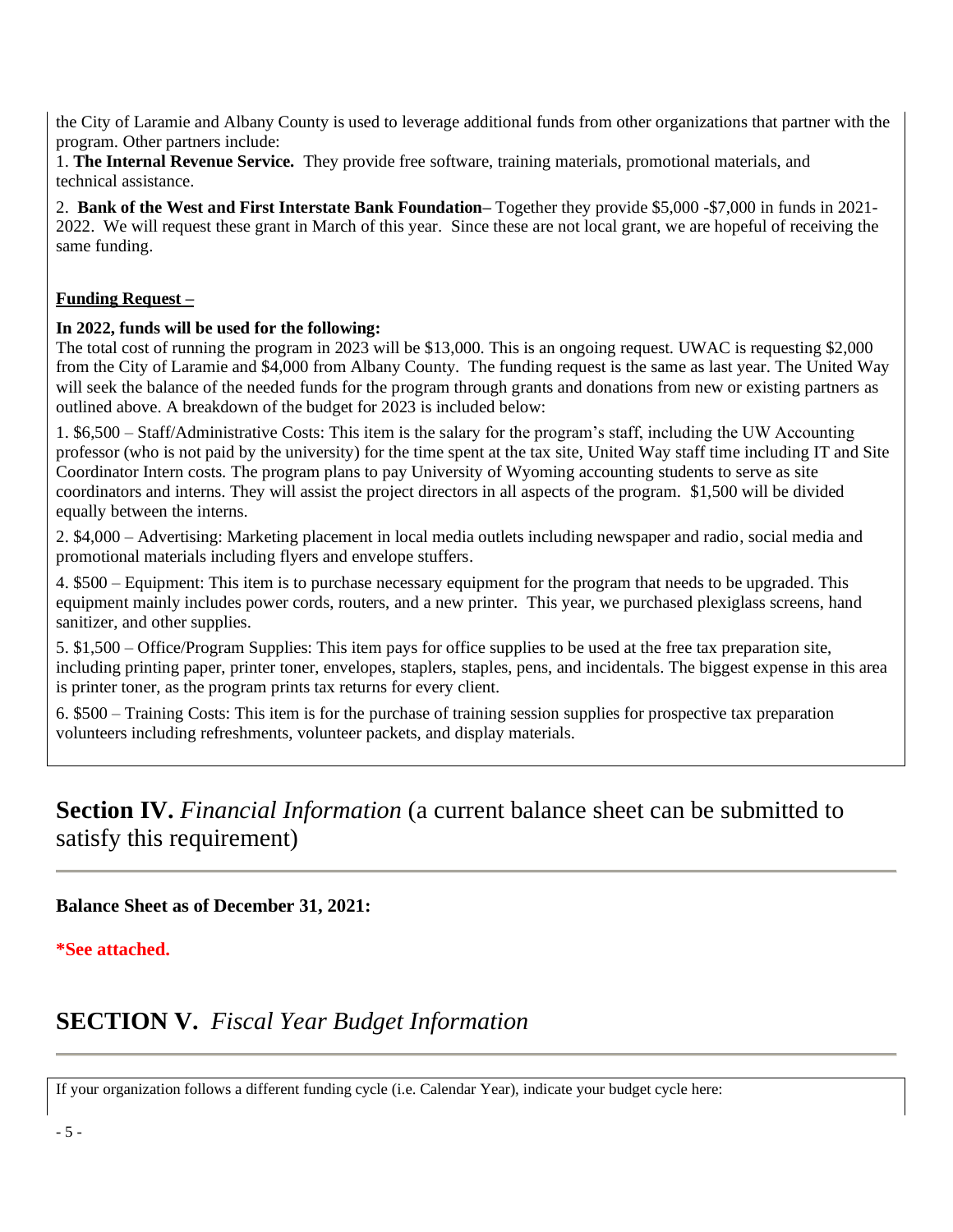The United Way of Albany County continues to run on a June – July fiscal year.

|                                    | <b>Amount</b> | Secured or pending? |
|------------------------------------|---------------|---------------------|
| City of Laramie, Community Partner | \$2,000       | <b>Pending</b>      |
| Albany County, Community Partner   | \$4,000       | <b>Pending</b>      |
| United Way                         | \$0           | N/A                 |
| Donors                             | \$500         | <b>Secured</b>      |
| <b>Fundraisers</b>                 | \$0           | N/A                 |
| Interest                           | \$0           | N/A                 |
| Other - Grants                     | \$0           | N/A                 |
| Other – Grants secured             | \$6,500       | <b>Pending</b>      |
| $Other-Dividends/Gains$            | \$0           | N/A                 |
| Other $-$ Misc.                    | \$0           | N/A                 |
| Other $-$ In Kind Rent             | \$3,080       | <b>Secured</b>      |
| <b>Total Estimated Revenue</b>     | \$16,080      |                     |

# *Expense*

|                                | Amount   | <b>Comments</b>                                                            |
|--------------------------------|----------|----------------------------------------------------------------------------|
| Salary, UW Professor           | \$2,500  |                                                                            |
| Salary, United Way             | \$2,500  |                                                                            |
| Salary, IT                     | \$1,250  |                                                                            |
| Salary, Student Interns        | \$1,500  |                                                                            |
| $Rent$ – In kind               | \$3,080  | This is space provided<br>by the Civic Center at<br>no Cost to the program |
| <b>Utilities</b>               | \$400    |                                                                            |
| <b>Training Costs</b>          | \$500    |                                                                            |
| Marketing                      | \$4,000  |                                                                            |
| Equipment                      | \$500    |                                                                            |
| Other                          | \$0      |                                                                            |
| Other                          | \$0      |                                                                            |
| <b>Total Estimated Expense</b> | \$16,230 |                                                                            |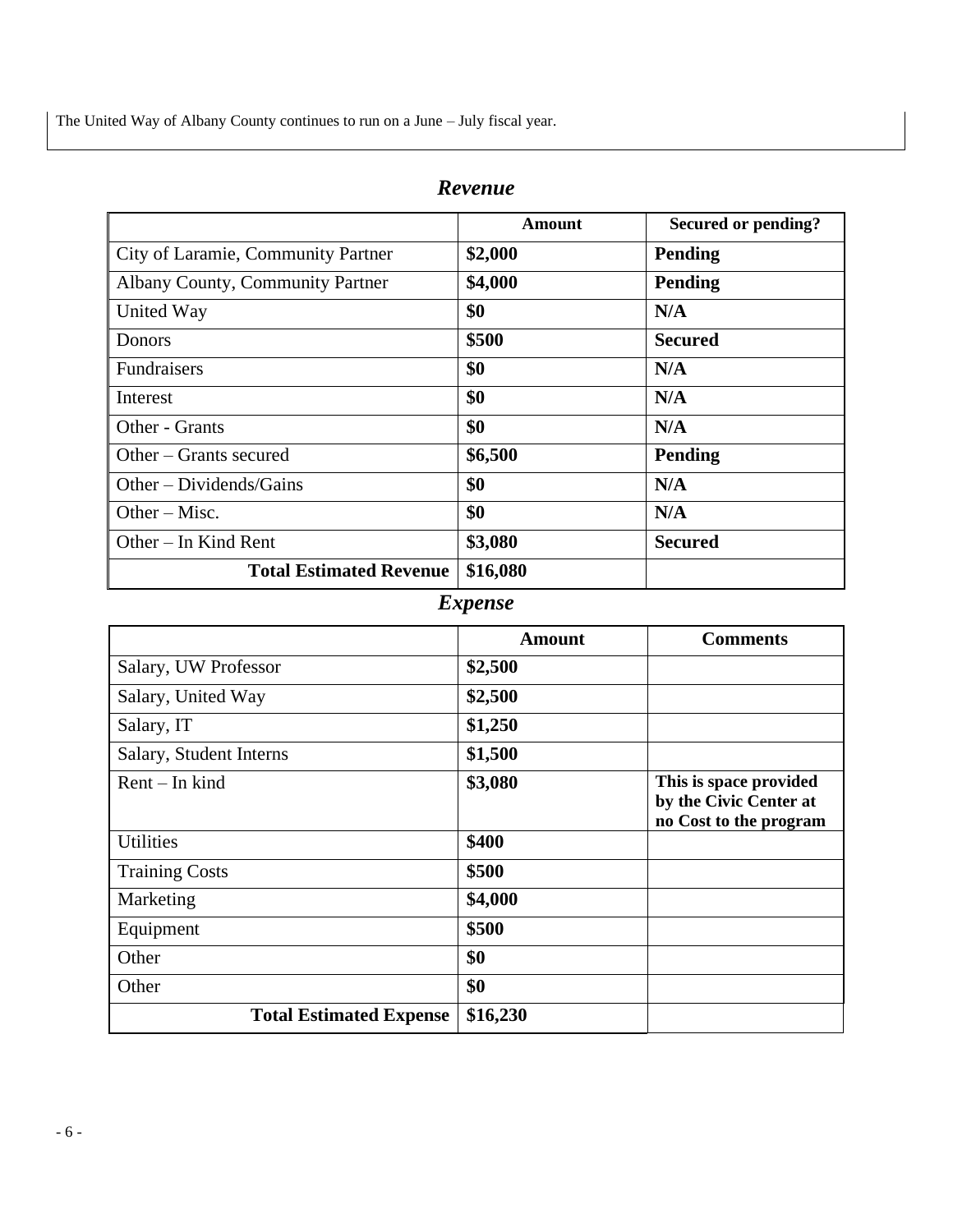# **Section VI:** *Interim Report for FY 2021/2022 Awardees Only*

| Complete this section if your agency was awarded Community Partner Funding in Fiscal<br>Year 2021/2022                                              |                                 |  |
|-----------------------------------------------------------------------------------------------------------------------------------------------------|---------------------------------|--|
| <b>Amount Awarded?</b>                                                                                                                              | \$1,528.00                      |  |
| Have you used all of the funds awarded?                                                                                                             | $\blacksquare$ Yes<br>$\Box$ No |  |
| If you have not used all of the funds awarded,<br>please include <i>amount remaining</i> and <i>date</i> by<br>which you intend to use those funds. | Date:                           |  |

# **Briefly describe the impact that the FY 2019/2020 award has had on your program, project or organizational operations. Some discussion items to cover in this section may include:**

- *Number of persons served and demographics of persons served (income level, age, race, etc.)*
- *Describe the overall impact of these funds on your program, project or organization*
- *If your agency has not yet to spent all of the awarded funds, please briefly describe your plans to expend the funds by the end of the fiscal year*
- *Did your agency use Community Partner funding to leverage additional funds, either through grants or other means?*

### **Number of persons served:**

In 2021, the Albany County Vita Program served 412 households through its free income tax preparation program, bringing \$660,213 back to Albany County. This number is lower than previous years due to Covid restrictions requiring an appointment during sessions to file taxes. This was our only way to follow guideline set by the CDC and the University of Wyoming during the spring of 2021.

# **Demographics of the people served:**

Approximately 8% of the people we served in 2021 were students at the University of Wyoming or LCCC. More than 50% filed a return using the single filing status. 99% of our patrons had a household income of \$60,000 or less. We served people of all races, ages, and backgrounds.

# **FY 2022/2023 Goals:**

Our goal for the 2022 tax season are to return to serving at least 700 Albany County households. Additionally, we expect to help our clients recover over \$850,000 in refunds while saving them \$125,000 or more in tax preparation fees. Additionally, we help dozens of other people with tax filing information.

This year, we continue to implement COVID-19 procedures to protect the staff, volunteers, and community member. Through an online scheduling program, community members can schedule a socially distanced appointment to file their taxes at no cost.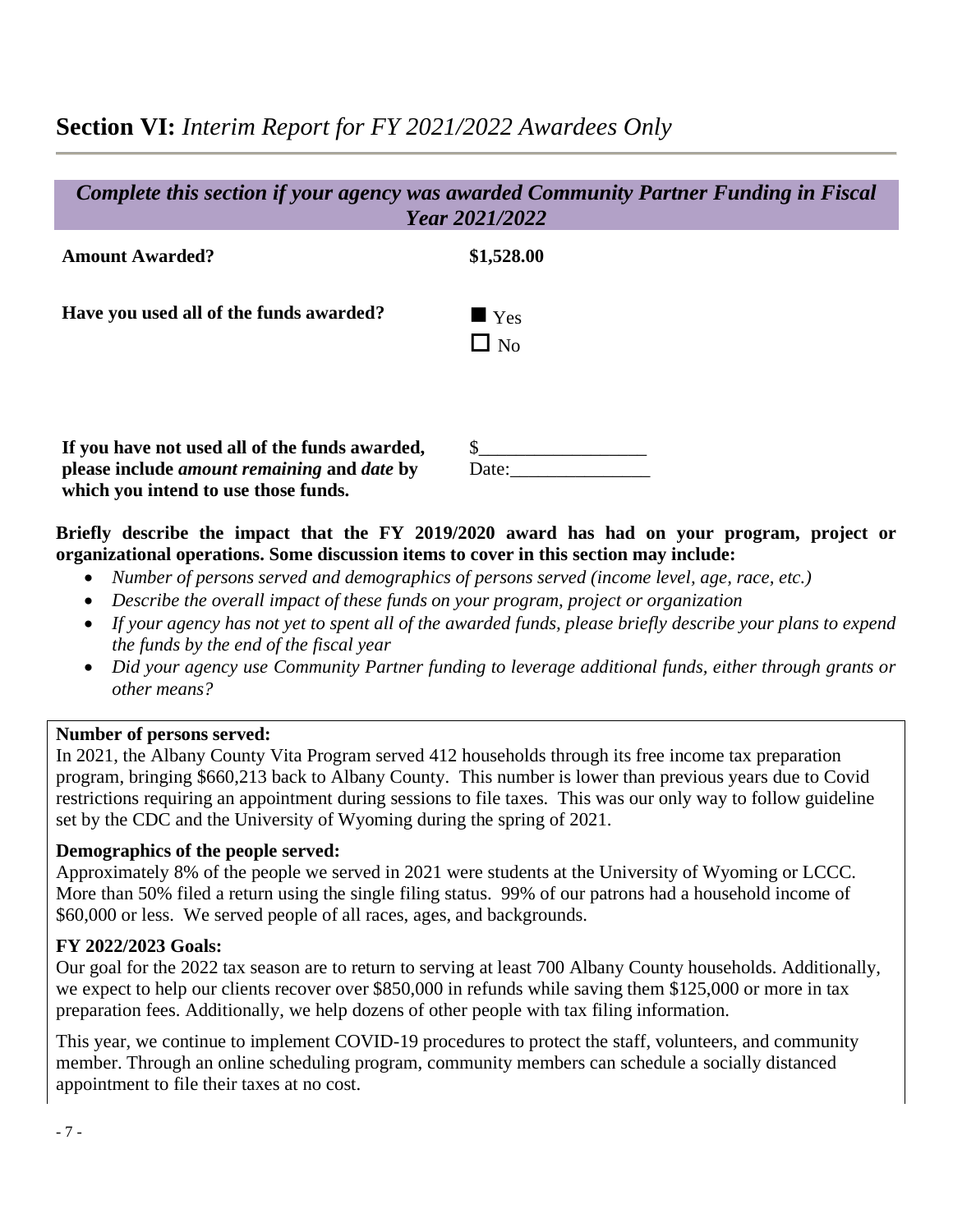### **Describe the overall impact of these funds on your program, project or organization:**

The VITA program is grateful for the ongoing support we receive from the City of Laramie and Albany County. Because the tax program is a self-sustaining project, without community support it would cease to function. Funding from the City of Laramie and Albany County allows the program to continue to grow and assist more residents in the community. Specifically, funding allows the program to be led by a trained tax preparation site coordinator, to provide a professional experience and hands-on learning environment for volunteers, to increase the number of clients served through successful advertising, and to sustain a needed and necessary community program. Without such funds for the program, there would be a noticeable void for free tax preparation assistance for community members who rely on the service.

# **Did your agency use Community Partner funding to leverage additional funds, either through grants or other means?**

In the past, the VITA program was able to leverage additional funds through a grant from First Interstate Bank of Wyoming, Bank of the West and the UW College of Business. The funding also helped us gain our partnership with the UW Department of Accounting.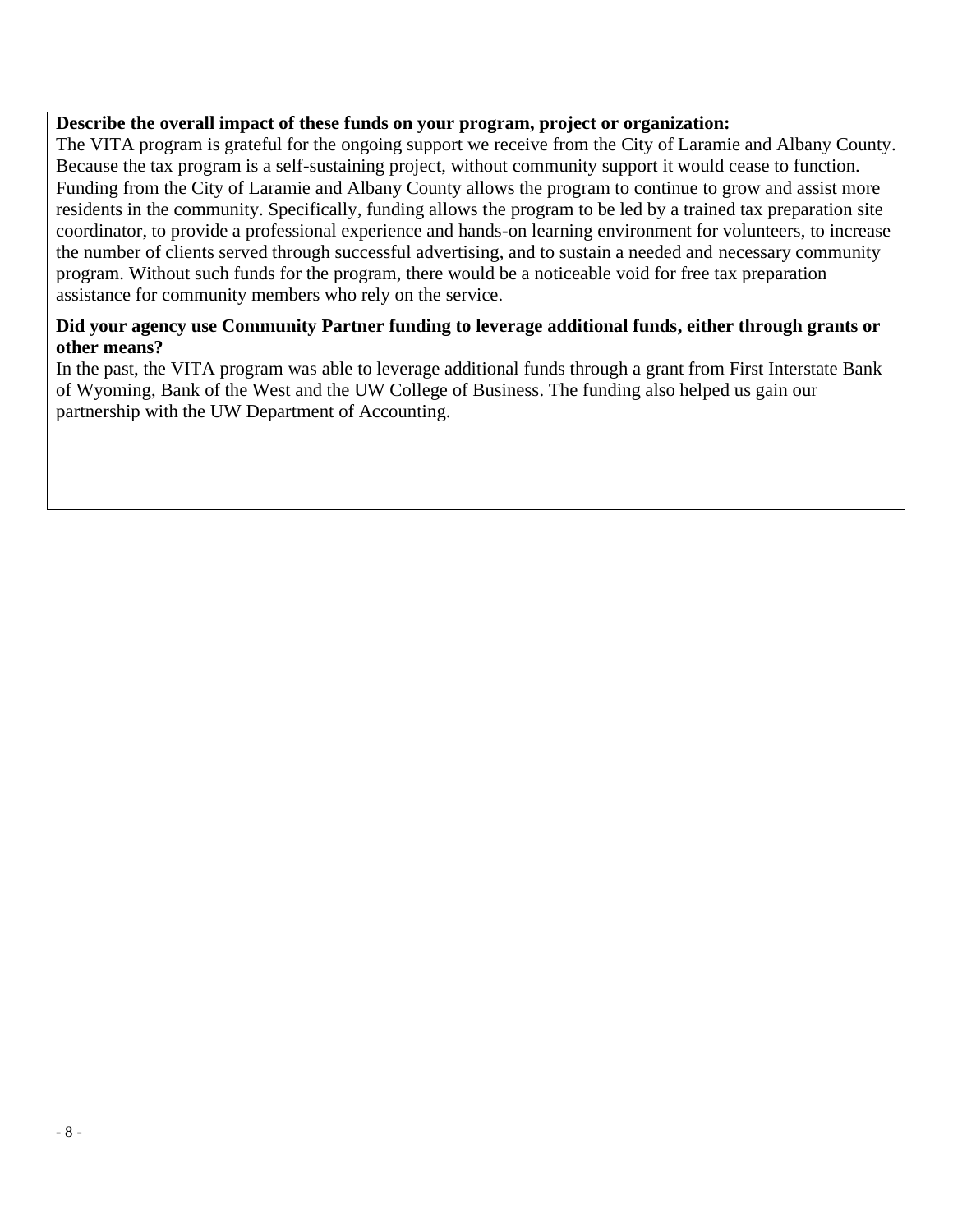# **2022 Board of Directors United Way of Albany County**

#### **Dan Pasman, President**

Banker, Uniwyo FCU 4418 Chippewa Drive Laramie, WY 82072 dan.pasman@gocolonial.com 307-761-0707

#### **Forrest Selmer, Vice President**

Deputy Director/Utilities Management University of Wyoming 2608 Park Ave. Laramie WY 82070 307-742-6124 307-760-6829-cell [fselmer@uwyo.edu](mailto:fselmer@uwyo.edu)

#### **Anne Alexander, Secretary**

Associate Vice Provost, UW 312 Old Main, Campus Laramie WY 307-766-4286 [aalex@uwyo.edu](mailto:aalex@uwyo.edu)

#### **Dave Krause, Treasurer**

President, UNIWYO FCU 2020 Grand Ave. Laramie WY dave.krause@uniwyo.com 307-721-5600-office

#### **Kelly Wolfe, Past President**

Land Developer, Vista Grande Estates Laramie, WY 82070 512-496-9695-cell Kawolfe5359@gmail.com

Gabrielle Allen Professor, Mathematics & Statistics at University of Wyoming [gaballen@gmail.com](mailto:gaballen@gmail.com)

Debbie Bershinsky HR Director, Mt. West Farm Bureau Insurance 931 Boulder Dr. Laramie WY 82070 307-721-7727-office 307-760-5001-cell dbershin@mwfbi.com

Anne Brande Owner, Ludwig Photography 224 Ivinson Ave, Laramie WY 82070 307-745-7388-office [Anne@ludwigphoto.com](mailto:Anne@ludwigphoto.com)

Rachel Crocker Library Director, Albany County Public Library 307-721-2580 x5442 [rcrocker@acplwy.org](mailto:rcrocker@acplwy.org)

Charlie DeWolf Trihydro Corp 1252 Commerce Dr.Laramie WY 82070 307-742-5939-office 307-745-7474-direct line 307-399-3034-cell [cdewolf@tridhydro.com](mailto:cdewolf@tridhydro.com)

Megan Goetz Attorney, Pence & MacMillan 1259 Hidalgo Dr. Laramie WY 82070 307-745-3626 movermann@penceandmac.com

Jackie Gonzales Albany County Clerk 525 Grand Ave., Laramie WY 82070 307-721-5533-office 307-745-5600-home [jgonzales@co.albany.wy.us](mailto:jgonzales@co.albany.wy.us)

Alyson Hagy Professor, University of Wyoming 1121 E. Park Ave. Laramie WY 82070 307-742-7400-home [ahagy@uwyo.edu](mailto:ahagy@uwyo.edu)

Dan Johnson Chief, Laramie Fire Department P.O. Box 142 Laramie, WY 82073 djohnson@cityoflaramie.org 307-760-6129-cell 307-721-5302-office

Sheona Mackenzie Community Volunteer 511 S. 11th St. Laramie WY 82070 267-858-0489-cell mackenziesheona@gmail.com

Stefanie Milam Associate Attorney, Nicholas & Tangeman, LLC smilam@wyolegal.com 307-742-7140 Mike Peck Vice President, First Interstate Bank 221 E Ivinson, Laramie WY 82070 307-721-4657-office 307-760-0559-cell [mike.peck@fib.com](mailto:mike.peck@fib.com)

Barbara Ann Rasco Dean of College of Agriculture and Natural Resources University of Wyoming brasco@uwyo.edu

Hedi Schutterle Owner, Mountain Valley Properties 111 E Ivinson Ave, Laramie WY 82070 307-760-5382-cell [bigdippericecreamshop@yahoo.com](file:///C:/Users/Erin%20Fortenberry/AppData/Local/Microsoft/Windows/Temporary%20Internet%20Files/Content.Outlook/0X1COD8S/bigdippericecreamshop@yahoo.com)

Sidney Walter Community Volunteer 2526 Overland Rd, Laramie WY 82070 307-760-3704-cell 307-742-2460-home [sidwaltr@uwyo.edu](mailto:sidwaltr@uwyo.edu)

Sagan Wheeler Senior Director of Partner Services Ivison Memorial Hospital [swheeler@ivinsonhospital.org](mailto:swheeler@ivinsonhospital.org)

Jubal C. Yennie Superintendent, ACSD #1 1948 Grand Ave. Laramie WY 82070 307-721-4400-office [jyennie@acsd1.org](mailto:jyennie@acsd1.org)

Executive Director: Evelyn Edson 710 E. Garfield Street #240 Laramie, WY 82070 Evelyn.edson@unitedwayalbanycounty.org 307-745-8643 410-991-8781 - cell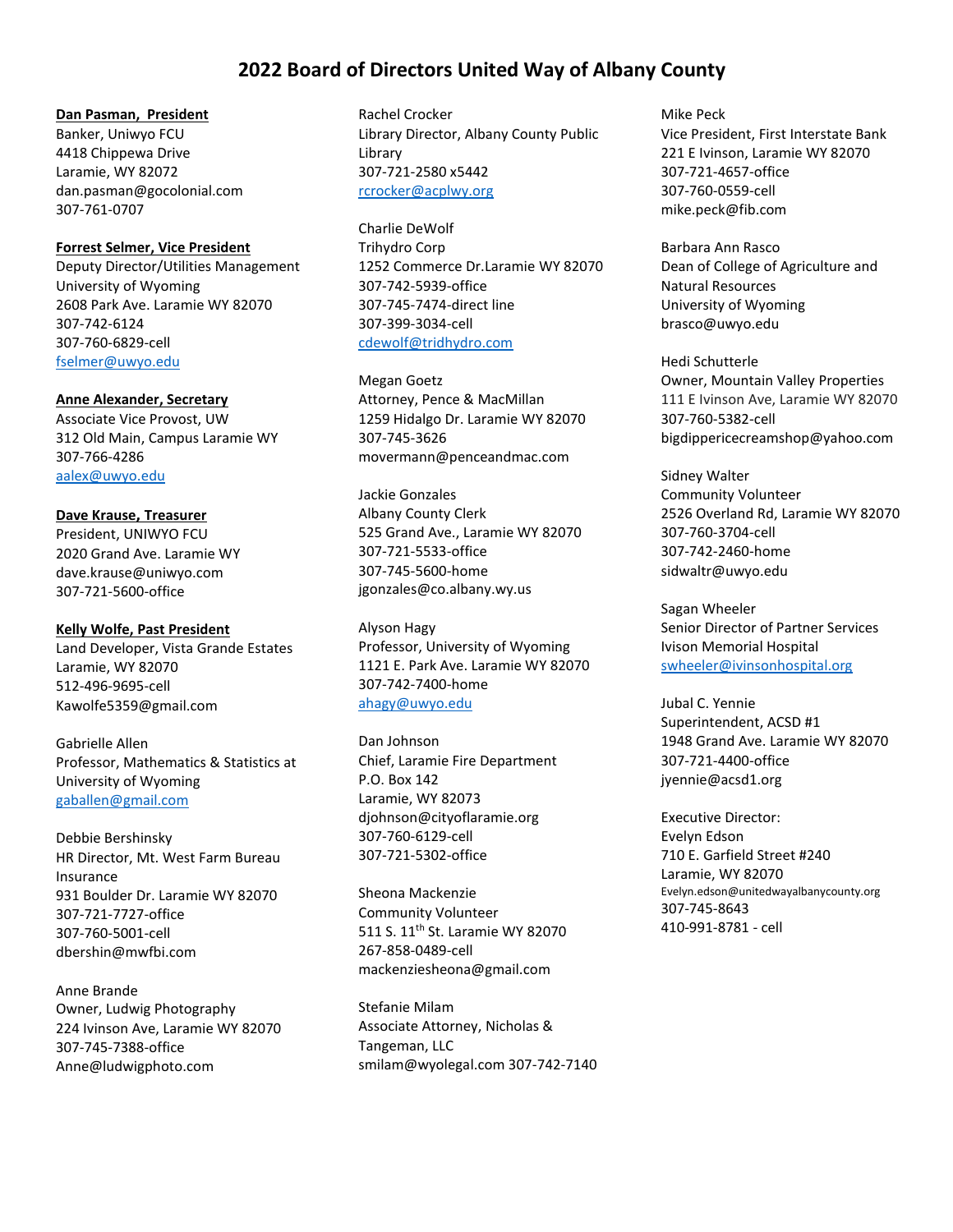# **United Way Albany County Statement of Financial Position As of December 31, 2021**

|                                                                       | Dec 31, 21               |
|-----------------------------------------------------------------------|--------------------------|
| <b>ASSETS</b>                                                         |                          |
| <b>Current Assets</b><br><b>Checking/Savings</b>                      |                          |
| <b>Blue FCU Business Account</b>                                      | 5.00                     |
| <b>Petty Cash</b>                                                     | 26.58                    |
| <b>UWAC Operating</b>                                                 | 432,288.06               |
| <b>Total Checking/Savings</b>                                         | 432,319.64               |
| <b>Other Current Assets</b>                                           |                          |
| <b>ANB MM 2400004949-Grant Fund</b><br><b>Bond Fund (Fidelity)</b>    | 13,971.43<br>44,509.59   |
| <b>CDs</b>                                                            |                          |
| ANB CD 6400000223 6/25/22                                             | 34,434.82                |
| <b>Blue FCU CD ACCT #xx167 5/26/22</b><br>BofWest CD 055379226 1/3/22 | 9,998.44<br>30,000.00    |
| FIB CD 900013056 5/15/2022                                            | 29,998.87                |
| UniWyo CD 51703 2/21/22                                               | 30,000.00                |
| WF CD 2255207108 1/6/22                                               | 10,013.58                |
| <b>WSBxxxxxx1950 CD 10/05/23</b>                                      | 36,765.92                |
| <b>Total CDs</b>                                                      | 181,211.63<br>111,900.80 |
| Northwest Mutual(\$102,000 Face)<br><b>Total Other Current Assets</b> | 351,593.45               |
|                                                                       |                          |
| <b>Total Current Assets</b>                                           | 783,913.09               |
| <b>Fixed Assets</b><br><b>Property and equipment</b>                  |                          |
| <b>Accum depreciation</b>                                             | $-4,246.00$              |
| Property and equipment - Other                                        | 4,246.00                 |
| <b>Total Property and equipment</b>                                   | 0.00                     |
| <b>Total Fixed Assets</b>                                             | 0.00                     |
| <b>Other Assets</b>                                                   |                          |
| <b>Current Value of Life Insurance</b>                                |                          |
| AXA Equitable I(\$300,000 Face)<br>New York Life (\$400,000 Face)     | 25,495.20<br>153,737.53  |
| <b>Total Current Value of Life Insurance</b>                          |                          |
| FIB-ETCHEPARE TRUST ENDOWMENT                                         | 179,232.73<br>364,501.42 |
| Key deposit                                                           | 150.00                   |
| <b>Total Other Assets</b>                                             | 543,884.15               |
| <b>TOTAL ASSETS</b>                                                   | 1,327,797.24             |
| <b>LIABILITIES &amp; EQUITY</b><br>Liabilities                        |                          |
| <b>Current Liabilities</b>                                            |                          |
| <b>Credit Cards</b>                                                   |                          |
| FIB MASTERCARD 1730                                                   | 1,694.92                 |
| <b>Total Credit Cards</b>                                             | 1,694.92                 |
| <b>Other Current Liabilities</b>                                      |                          |
| <b>Accrued Vacation</b>                                               | 3,797.00                 |
| <b>Payroll Liabilities</b>                                            | 1,991.07                 |
| <b>Total Other Current Liabilities</b>                                | 5,788.07                 |
| <b>Total Current Liabilities</b>                                      | 7,482.99                 |
| <b>Long Term Liabilities</b>                                          |                          |
| <b>Deferred Revenue</b><br><b>COVID Relief</b>                        | 3,492.10                 |
|                                                                       |                          |